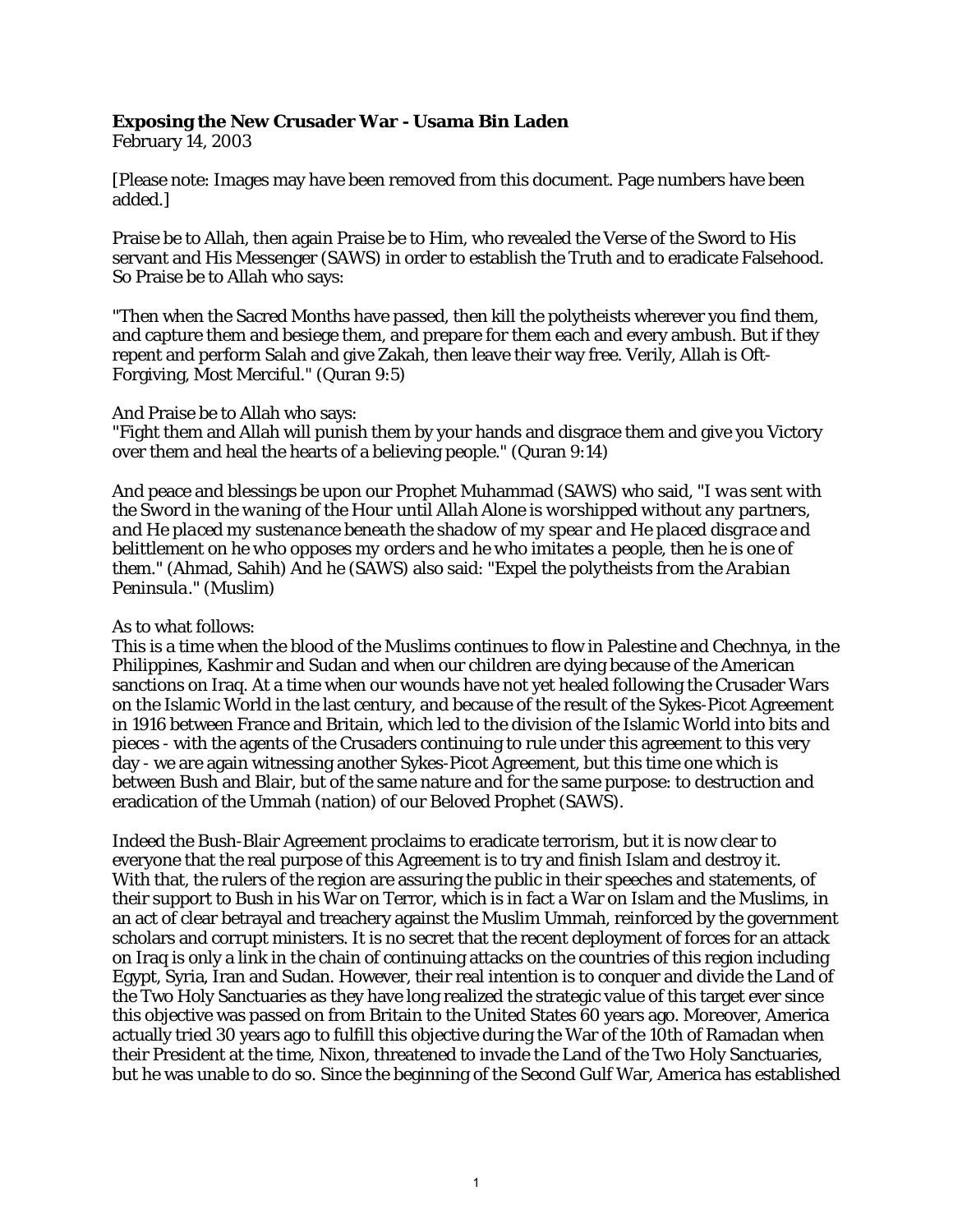her principal and powerful military bases in the Land of the Two Holy Sanctuaries, especially close to its capital (Riyadh). The only thing that was remaining for them to do was to divide the Land of the Two Holy Sanctuaries and it now appears that this time has arrived. In conclusion, the main American plan and target in this region with this current build-up is not a moving summer cloud that will bring peace to the World, but rather a strategic target of immense significance that will never be neglected by the cunning and dirty American policy at any cost. Allah is Sufficient for us and what an Excellent Guardian is He!

So what have the governments in the region prepared in order to counter this strategic enemy objective? The answer is that they have prepared nothing except for an increase in support to the Crusaders and the unification of the Arab Interior Ministers to fight against the Mujahideen and make life difficult for the righteous scholars and propagators who are striving hard to warn the Muslim Nation to take necessary measures to protect itself. One of the most important objectives of this latest Crusade is to establish a huge Jewish superstate (Greater Israel) that will include the whole of Palestine, parts of Iraq, Egypt, Syria, Lebanon, Jordan, and a huge area from the Land of the Two Holy Sanctuaries. And what do you know about Greater Israel and the harm and suffering that it will bring to this region? What is happening in Palestine is a small sample of what will take place in the region: the killing of men, women and children; imprisonment, terrorism and the destruction of houses; the pillaging of the land and razing of factories; and putting the people into a perpetual state of fear where they can expect death at any time due to a rocket or shell destroying their houses and killing their womenfolk. So what are we going to answer to our Lord tomorrow? As for what is happening in Palestine, even a strong man finds it difficult to handle, so what about the oppressed mothers who watch their children die between their very hands? To Allah we belong and to Him we must return! Allah is Sufficient for us and what an excellent Guardian is He! 0 Allah I distance myself before You from what these Jews, Christians, treacherous rulers and whoever supports them in their ruling, are doing! I apologize to You from these sitters who are not supporting and working for the victory of the Religion.

Therefore, the creation of Greater Israel will mean the total domination of Jews on these lands, and what do you know about the Jews? The same Jews, who lied and tried to trick the Creator, so what about their dealings with the creation? They killed the Prophets and broke their promises, as Allah said:

"Is it not (the case) that every time they make a covenant, some party among them throw it aside? Nay! the truth is most of them believe not." (Quran 2:100)

These are the Jews, the lords of usury and leaders of treachery. They will not leave anything for you, neither religion nor worldly affairs. Allah said about them:

"Or have they a share in the Dominion? Then in that case they would not give mankind even a naqira (speck on the back of a date-stone)." (Quran 4:53)

These are the Jews who consider it part of their religion that Mankind are slaves to them, and whoever refuses to serve them deserves to be killed. Allah said about them:

"That is because they say: 'There is no blame on us to betray and take the properties of the illiterates (Arabs).' But they tell a lie against Allah while they know it.'(Quran 3:75)

These arc some of the characteristics of the Jews, so be aware of them and these are some of the intentions behind the Crusader plan so understand them well.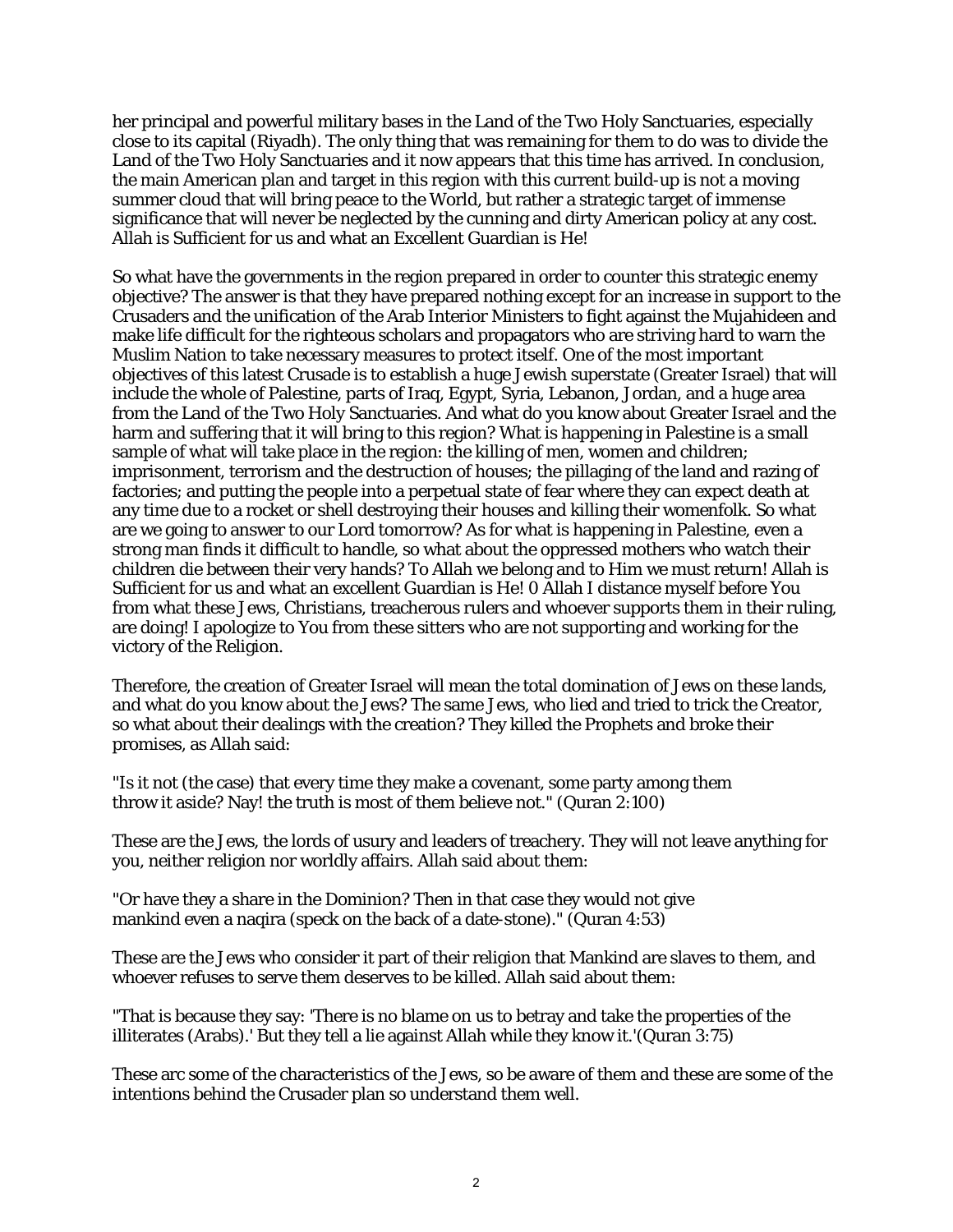So what is the solution to protect ourselves from their evil of the disbelievers and to save our lands? To answer this, I say with ability from Allah, what the righteous servant, Prophet Shuaib (SAWS) said:

"I only desire reform so far as I am able, to the best of my power. And my guidance cannot come except from Allah, in Him I trust and unto Him I repent." (Quran 11:88)

Therefore, the way to protect ourselves from the evil of the disbelievers is Jihad in the Path of Allah, as Allah said,

"Then fight (0 Muhammad SAW) in the Cause of Allah, you are not held responsible except for yourself, and incite the believers (to fight along with you), it may be that Allah will restrain the evil might of the disbelievers. And Allah is Stronger in Might and Stronger in punishing." (Quran 4:84)

Firstly, let me inform you of the good news, with Allah's Bounty, that the Muslim Ummah today possesses huge capabilities and powers to rescue Palestine and the other lands of the Muslims, but they have been restricted. Thus, we must work hard in order to release these capabilities.

In the same way, I inform you of the good news that our Ummah has been promised victory by Allah, but if this victory has become delayed, then it is due to our sins and our sitting back from helping the Religion of Allah (SWT) as Allah (SWT) said: "If you help (in the cause of) Allah, He will help you, and make your foothold firm." (Quran 47:7) Furthermore, our Ummah has also been promised victory over the Jews as the Prophet (SAWS) informed us:

*"The Day of Judgment mil not come until the Muslims fight against the Jews and the Muslims will kill them until the Jews will hide behind trees and rocks, and the trees and rocks will speak, saying, '0 Muslim! 0 servant of Allah! There is a Jew behind me so* 

*come and kill him, except for the Gharqad (Boxthom) Tree, for it is the tree of the Jews." (Sahih Al-Bukhari)* 

Thus, this hadith indicates to us that the confrontation will be with face-to-face battle, not by disabling the resources of the Ummah for decades, using other methods like the deception of Democracy and other similar tricks. With this good news, let me inform you of some matters that will assist us with our Jihad in the Path of Allah, by relating to you some stories and accounts in which the Muslims were victorious during the past two decades, which will, if Allah wills, serve to raise the morale and trust of the sons of this Ummah on themselves. And it is very important to provide our Ummah with the inspiration that it requires in order to protect itself in this latest Crusade.

The truth is that the Muslim Ummah is the greatest human power on the face of the Earth only if it establishes Islam properly, and then it will be able to face those so-called Superpower nations. Before that, let me tell you about an incident that took place in a confrontation of the Muslims against a Superpower. The scholars of history said that Al-Muthannah Ash-Shaibani (RA) came to Madinah to seek help in fighting the Persians. Therefore, the Caliph Umar bin Al-Khattab (RA) announced a call to mobilization of the Muslims for three days, but not a single person volunteered. Therefore, Umar realized the extent of the fear in the Muslims and their magnification of the power of the Persians and so he asked Al-Muthannah to narrate to them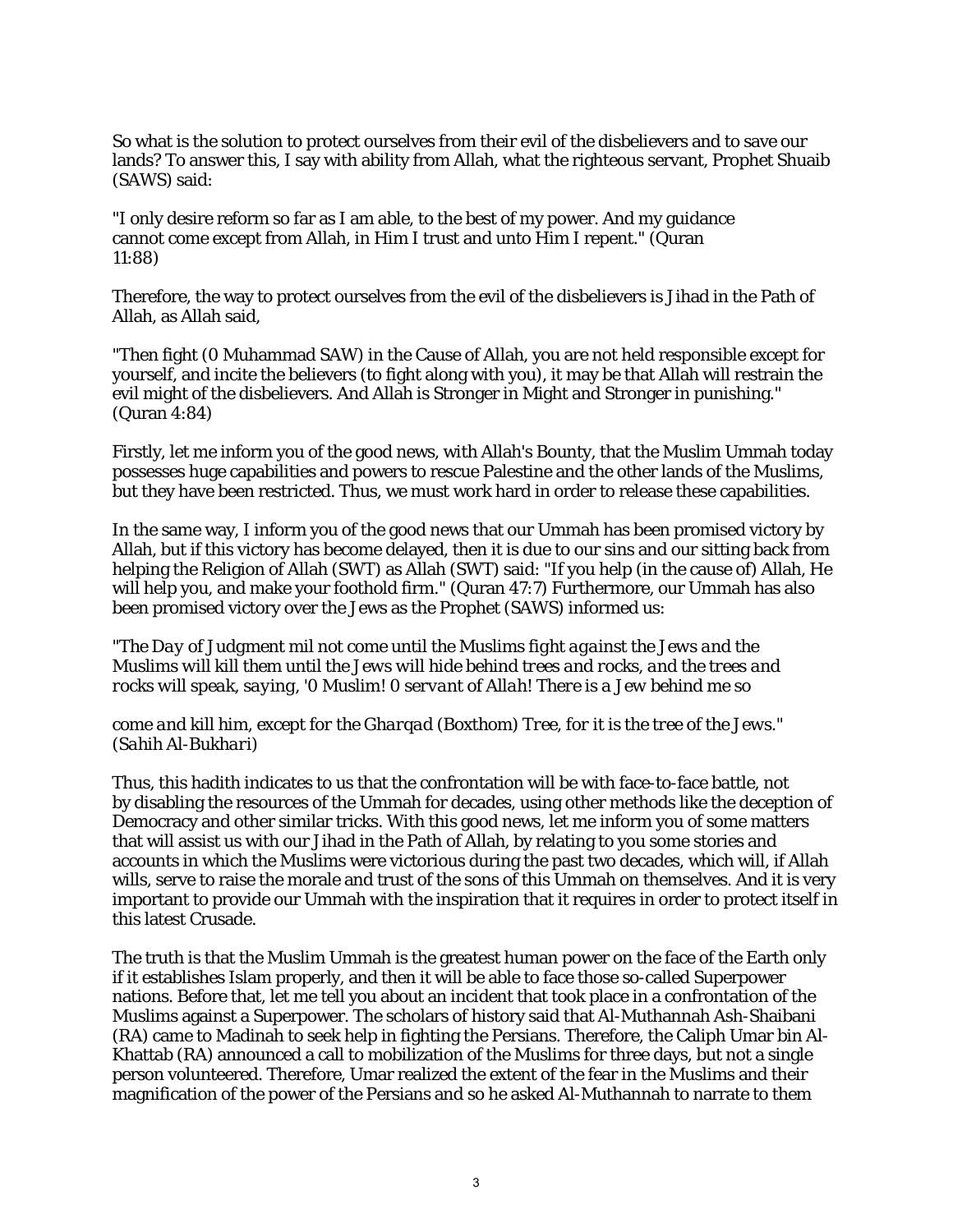about his victories against the Persians so that this fear would be removed. So Al-Muthanna began to inform the people of his victories against the Persians, saying,

*"0 people, let not this force frighten you as we have humiliated the Persians and defeated them. We have been cleverer than them, we have shown more courage than them, we have strangled them and we have the upper hand over them and to whoever comes after them insha-Allah. "* 

Thus, the people became excited and Abu Ubaidah Ath-Thaqafi stood up and Umar (RA) gave him the banner of the Muslims, and he marched to battle, with the people following him, may Allah be pleased with them.

And I say imitating these great, noble people: *"0 people, let not this force frighten you. Let not the power of America and its army frighten you, for by Allah we have struck them multiple times and routed them again and again. They are most cowardly of people when the armies meet."* 

It has been made clear during our defending and fighting against the American enemy that this enemy's combat strategy is heavily dependent on the psychological aspect of war due to its large and efficient media apparatus and of course its indiscriminate aerial bombing which hides the cowardice and lack of fighting spirit of the American soldier. Due to a limit of time, I cannot relate to you some unbelievable incidents that happened in our encounters with them in Tora Bora and Shahi-Kot.

Anyway, I start by reminding you of the defeat of the Worlds' largest Superpower at the hands of the Mujahideen: the Soviet Union, which took place after ten years of fierce fighting carried out by the sons of the Afghans and whoever helped them from the sons of the Muslims, with Allah's Grace. Likewise, the defeat of the Russians in Chechnya when the Chechen Mujahideen accompanied by their Arab and Foreign brothers displayed examples of sacrifice and selfredemption and smashed the arrogance of the Russians, inflicting upon them defeat upon defeat. Thus, the Russians withdrew from Chechnya after the First War, only to return a second time with American backup and support, but yet they continue to suffer heavy defeats at the hands of a small believing group, and we ask Allah to make them firm and give victory to them.

Likewise, let me remind you of the defeat of the American forces in Beirut in 1982, soon after the Israeli invasion of Lebanon, when the Lebanese resistance was personified by the truck laden with explosives that struck the main military base of the US Marines in Beirut, killing 242 soldiers - towards Hell was their destination and what an evil destination that is.

Then after the Second Gulf War, America deployed her forces to Somalia and killed over thirteen thousand sons of the Muslims therein, before the lions of Islam from amongst the 'Arab Afghans' and their brothers from that region pounced upon her and rubbed her arrogance into the dust, killing scores of them, destroying their tanks and downing their aircraft.

Thus, America and her allies fled in the darkness of the night without disturbing the attention of anyone so Praise and Glory be to Allah for this. During that same period, the young Mujahideen prepared for them explosives in Aden and after their detonation, the cowardly Americans ran away and fled the country in less than 24 hours.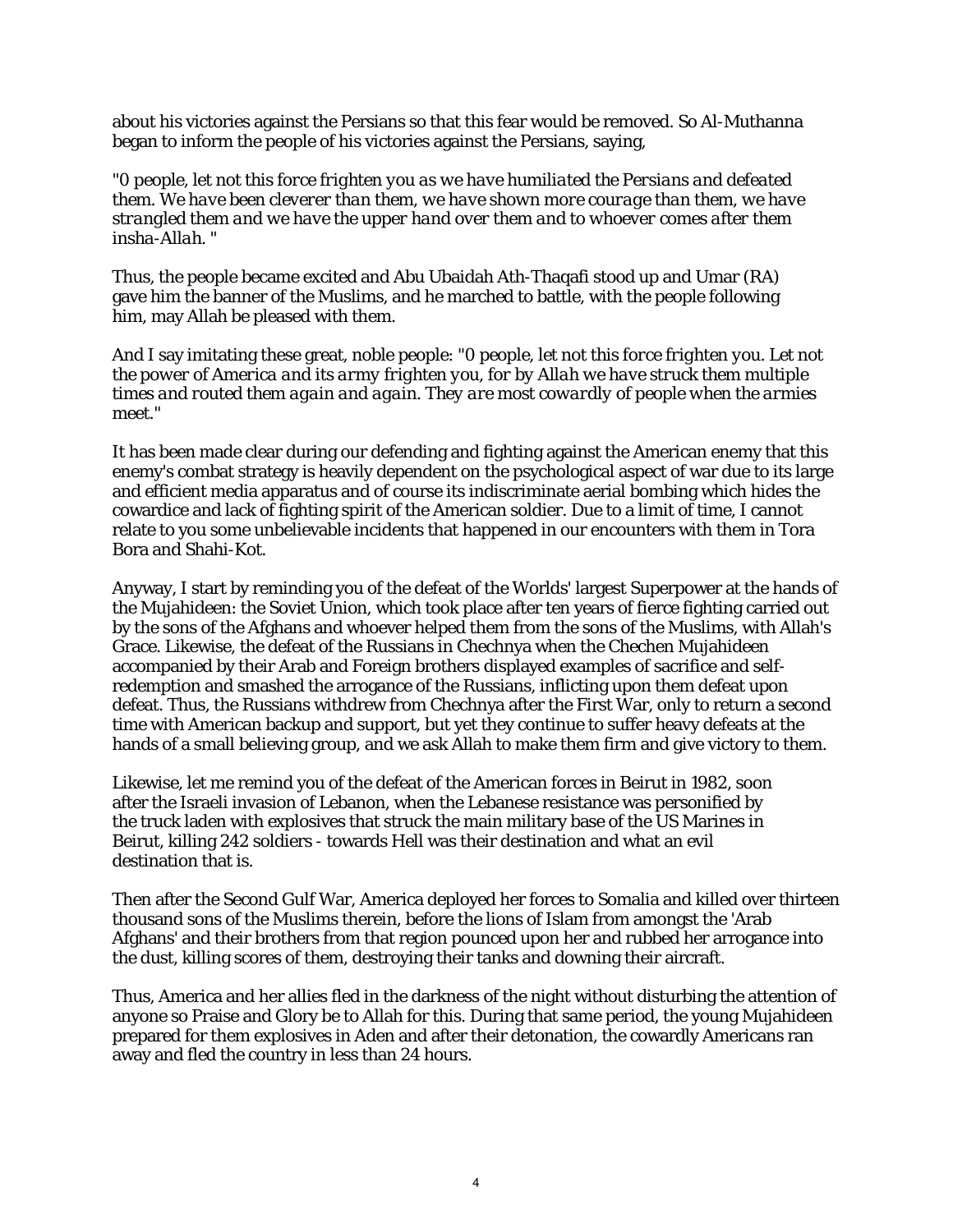Then in 1995, the explosion in Riyadh took place, killing four Americans, in a clear message from the people of that region displaying their rejection and opposition to the American policy of bankrolling the Jews and occupying the Land of the Two Holy Sanctuaries. The following year, another explosion in Al-Khobar killed 19 Americans and wounded more than 400 of them, prompting them to move their bases from the cities to the desert.

Then in 1998, the Mujahideen warned America to cease their support to the Jews and to leave the Land of the Two Holy Sanctuaries, but the enemy refused to heed this warning, so the Mujahideen, with the ability from Allah, smashed them with two mighty smashes in East Africa. Then again America was warned, but she refused to pay attention to the warnings, so the Mujahideen destroyed the American Destroyer, the USS Cole, in Aden, in a martyrdom operation, striking a solid blow to the face of the American military and at the same time, exposing the Yemeni Government as American agents, similar to all the countries in the region.

Following that, the Mujahideen saw the black gang of thugs in the White House hiding the Truth, and their stupid and foolish leader, who is elected and supported by his people,

denying reality and proclaiming that we (the Mujahideen) were striking them because we were jealous of them (the Americans), whereas the reality is that we are striking them because of their evil and injustice in the whole of the Islamic World, especially in Iraq and Palestine and their occupation of the Land of the Two Holy Sanctuaries. Upon seeing this, the Mujahideen decided teach them a lesson and to take the war to their heartland. On the blessed Tuesday 11 September 2001, while the Zionist-American Alliance was targeting our children and our people in the blessed land of Al-Aqsa, with American tanks and planes in the hands of the Jews, and our people in Iraq were suffering from the America's sanctions upon them, and the Islamic world was very far away from establishing Islam properly. While all of this was taking place and the Muslims were in a very miserable and disheartened state - except those upon whom Allah had Mercy – and from the injustice, darkness and aggression being carried out by the Zionist-American Alliance. While the nation of Uncle Sam was carrying out all this without any care or consideration, then came the youths with disheveled hair and dusty feet, those who were wanted and pursued all over the World. These youth who believed in their Lord so Allah provided them with Guidance and put constancy in their tongues and Iman in their hearts so they stopped fearing for the Sake of Allah, the blame of any blamer. These youths, who were seeking what was with Allah, denying themselves of sleep, who poured out the water of life but did not pour out the water of dignity. So they launched their attacks with their planes in an unparalleled and magnificent feat of valor, unmatched by any in humankind before them.

They destroyed the idols of America, they struck at the very heart of the Department of Defense and they hit the black heart of the US Economy, rubbing America's nose into the dust and rolling her arrogance and pride into mud. Yet with the destruction of the Twin Towers in New York, there occurred an even bigger destruction: that of the great American Dream and legend of Democracy. It has now been made clear to all that American dignity and values are at the lowest level they have ever reached. The legend of being the land of freedom, the legend of being the safest and most secure place on Earth, and the legend of the CIA, all these have been destroyed with the Help of Allah, so to Allah be Praise and Glory.

One of the many positive results from the retaliatory attacks on New York and Washington is that it has exposed the true characteristics of the Crusaders and revealed the extent of their hate towards the Muslims. These attacks took off the skin of the American wolf and they have been left standing in their filthy, naked reality. Thus the whole World awoke from its sleep and the Muslims realized the importance of the belief of loving and hating for the sake of Allah; the ties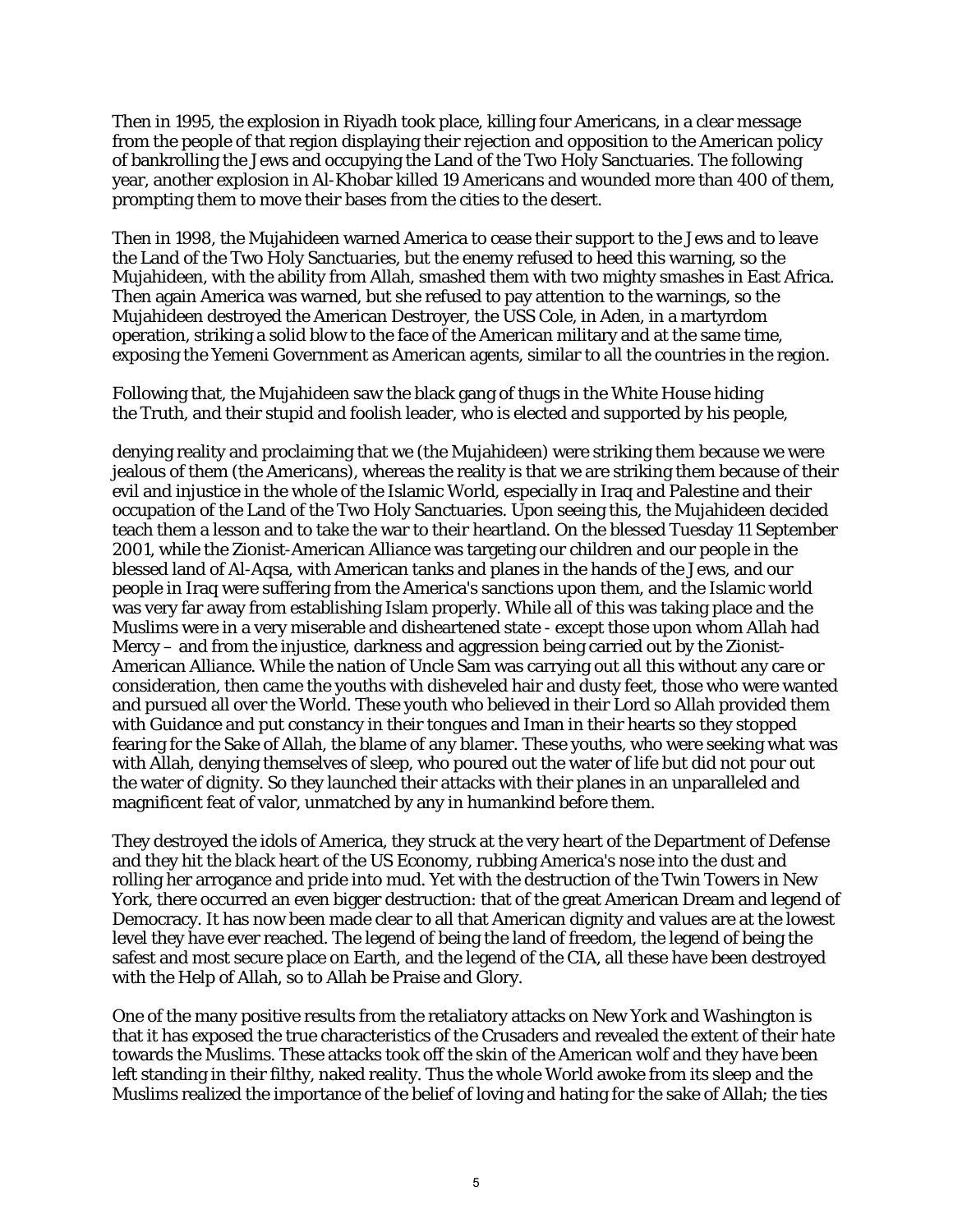of brotherhood between the Muslims have become stronger, which is a very good sign and a great step towards the unity of Muslims and establishing the Righteous Islamic Khilafah insha-Allah. It has become clear to the American public that America, this great and oppressive power, can also be struck and disgraced. The American public is also now aware of what is happening in Palestine and that what happened to them in Manhattan was because of the policies of the leaders that they elected.

In conclusion, America is definitely a great power, with an unbelievable military strength and a vibrant economy, but all of these have been built on a very weak and hollow foundation. Therefore, it is very easy to target that flimsy base and concentrate on their weak points and even if we are able to target one tenth of these weak points, we will be able crush and destroy them and remove them from ruling and conquering the World. Thus, this small group of Muslims, by facing up to and standing in front of the international coalition against them and Islam, proved that it is possible to militarily fight against this Superpower and that they were able to protect their Religion and benefit the causes of their Ummah much more than what the governments and people of these fifty odd Islamic countries have done, because this small group chose the Path of Jihad as the way for the victory of the Religion, as Abu Hilalah said:

*There are reasons for victory and for defeat as well, And every method that generates eternity is successful. The ways towards dignity are many but the shortest one is the one, That puts forward one's blood around its difficult path.* 

By the Grace of Allah, there are many examples of these champions in the Muslim Ummah, but most of them have been restrained, so we have to cooperate together to release these difficulties and restrictions so that they march towards Jihad in the Path of Allah because Jihad is the way to honor this Ummah and provide it security.

As for the restrictions and obstacles preventing the youths of our Nation from marching to Jihad, then they are many in number so we will only discuss the important ones. I begin with mentioning to you an authentic hadith, whoever takes guidance from it benefits and whoever deviates from it is destroyed. The Prophet (SAWS) said: *"Nations before you were destroyed because when a noble person amongst them stole, they would leave him alone, and when a poor, weak person amongst them stole, they would establish the penal punishment against him."* (Sahih Al-Bukhari)

So learn from this 0 you people of insight, and let me tell you about the story of the Islam of Khalid bin Al-Waleed (RA), a story that released the blindness of the minds. It was said to Khalid after he accepted Islam quite later on:

*"Where was your mind 0 Khalid, in that you did not see the light of Prophethood in front of your very eyes, for 20 years?"* 

Khalid replied, *"We had in front of us men, whose aspirations and dreams we would consider as great as mountains."* 

Imam Ahmad (RA) said: *"From the lack a/understanding of a man is that he blindly follows his religion from other men."* 

So the first of these restrictions and obstacles in our present time is the rulers and the witnesses of futility from amongst the evil government scholars, corrupt ministers, salaried writers and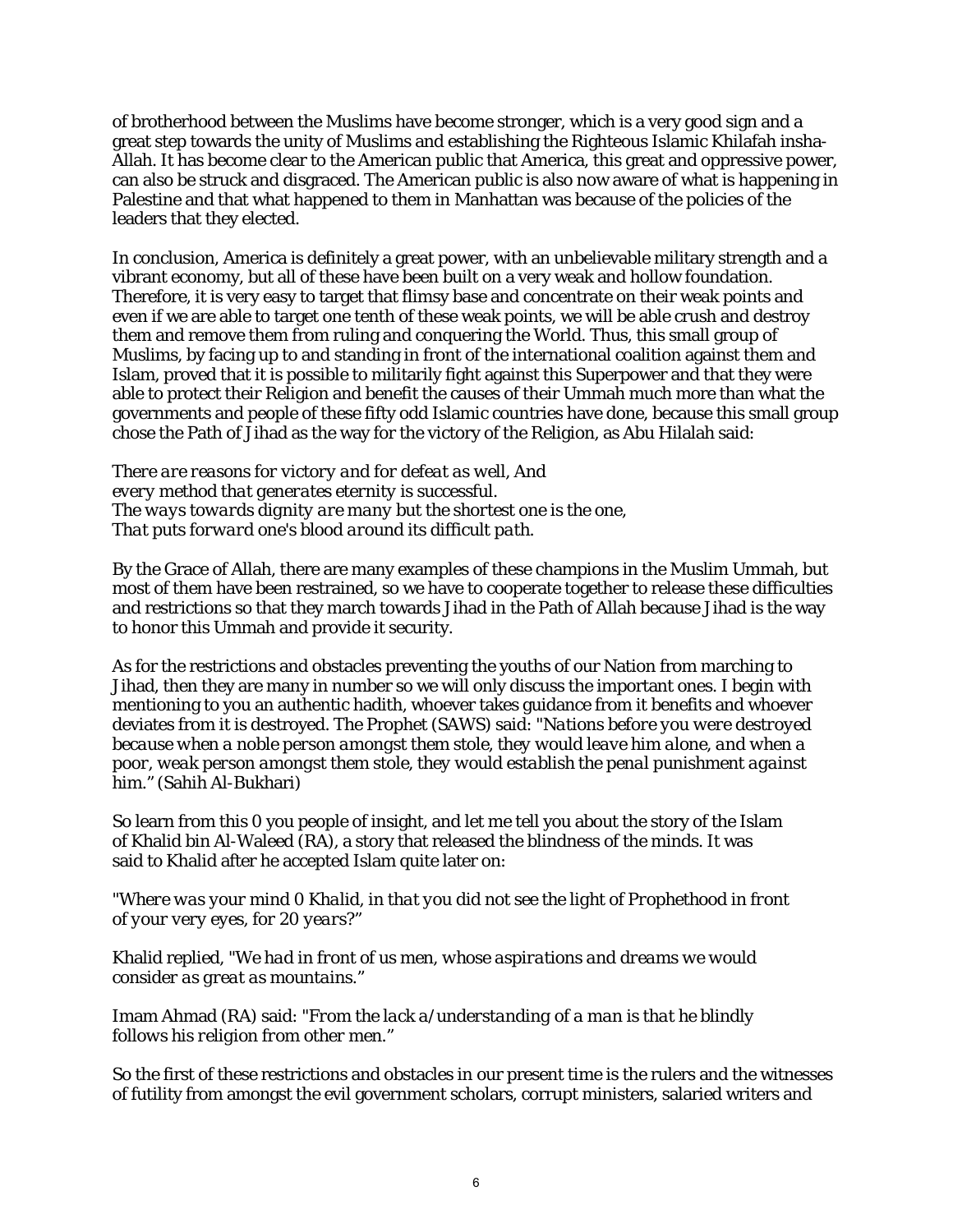those similar to them. As for the leaders, the people already know about their weaknesses and their treachery. But as for those who press the people to pledge their hands into the hands of these leaders despite all of this, then we just want to ask them, *"When did the masses actually pledge their allegiance to these leaders in the first place such that they are now being advised to renew their loyalty to them?"* The truth is they never even pledged allegiance to them in the first place and the result, as you can see, is the oppression of the disbelievers upon us. It has been said:

Those who betray in their affairs when the situation is difficult, Then they will never be able to rectify their affairs when the situation is easy.

So our difference with the leaders is not a minor disagreement that can be easily resolved; rather we are talking about the root of Islam which is *La ilaha illallah* (There is no god but Allah) and the difference actually lies there. These leaders destroyed this statement and ignored it by allying themselves with the disbelievers, ruling by their own man-made laws and supporting and agreeing with the Atheist United Nations. Therefore, it is prohibited by Shariah to pledge allegiance to them and to follow them, but we will not delve into this subject further here as we have already reminded the people of knowledge about this in the 17th Declaration of the Advice and Reformation Committee. After all this, we ask that is it possible for a Muslim to say to the Muslims to pledge their hands into the hands of Hamid Karzai and cooperate with him to establish Islam, lift oppression and cease the plans of America in their tracks?!! This is impossible because Karzai is an American agent and supporting him against the Muslims takes a person outside the fold of Islam. Here we have to ask ourselves: what is the difference between Karzai the non-Arab and Karzai the Arab? Who are the ones who implanted and established the rulers of the Arabian Gulf? They are none other than the Crusaders, who appointed the Karzai of Kabul, established the Karzai of Pakistan, implanted the Karzai of Kuwait and the Karzai of Bahrain and the Karzai of Qatar and others. And who are the ones who appointed the Karzai of Riyadh and brought him after he used to be a bandit in Kuwait a long time ago in order to fight with them against the Ottoman Empire and its leader, Ibn Rasheed? They were none other than the Crusaders and they are continuing to enslave us up this very day!!

Allah said: "Are your disbelievers (0 Quraish!) better than these (previous nations who were destroyed)? Or have you an immunity (against Our Torment) in the Divine Scriptures?" (Quran 54:43)

These traitors who want to solve our Islamic causes, including one of the most important causes of Palestine, under the rules and regulations of the United Nations or the orders of America, similar to the initiative launched by Crown Prince Abdullah in Beirut, in which he sold the blood of our martyrs and the Palestinian cause in order to satisfy the and assist the Jews and Americans against the Muslims. These leaders have betrayed Allah and His Messenger (SAWS), left the fold of Islam and betrayed the Muslim Nation.

So as for those who want to solve these cases by these incapable traitors, then they are only tricking themselves and moreover they are fooling their Ummah. They are the ones who incline towards the oppressors and have gone astray a clear deviation. At the very best, those Muslims who raise such slogans are weak evil-doers so it is incumbent upon the Muslims to advise them, and if they do not accept the advice, then to warn and be warned against them.

Likewise, it is necessary upon the Muslims to declare themselves free from these tyrannical leaders and it is not a secret that distancing oneself from a tyrant is not just an optional action,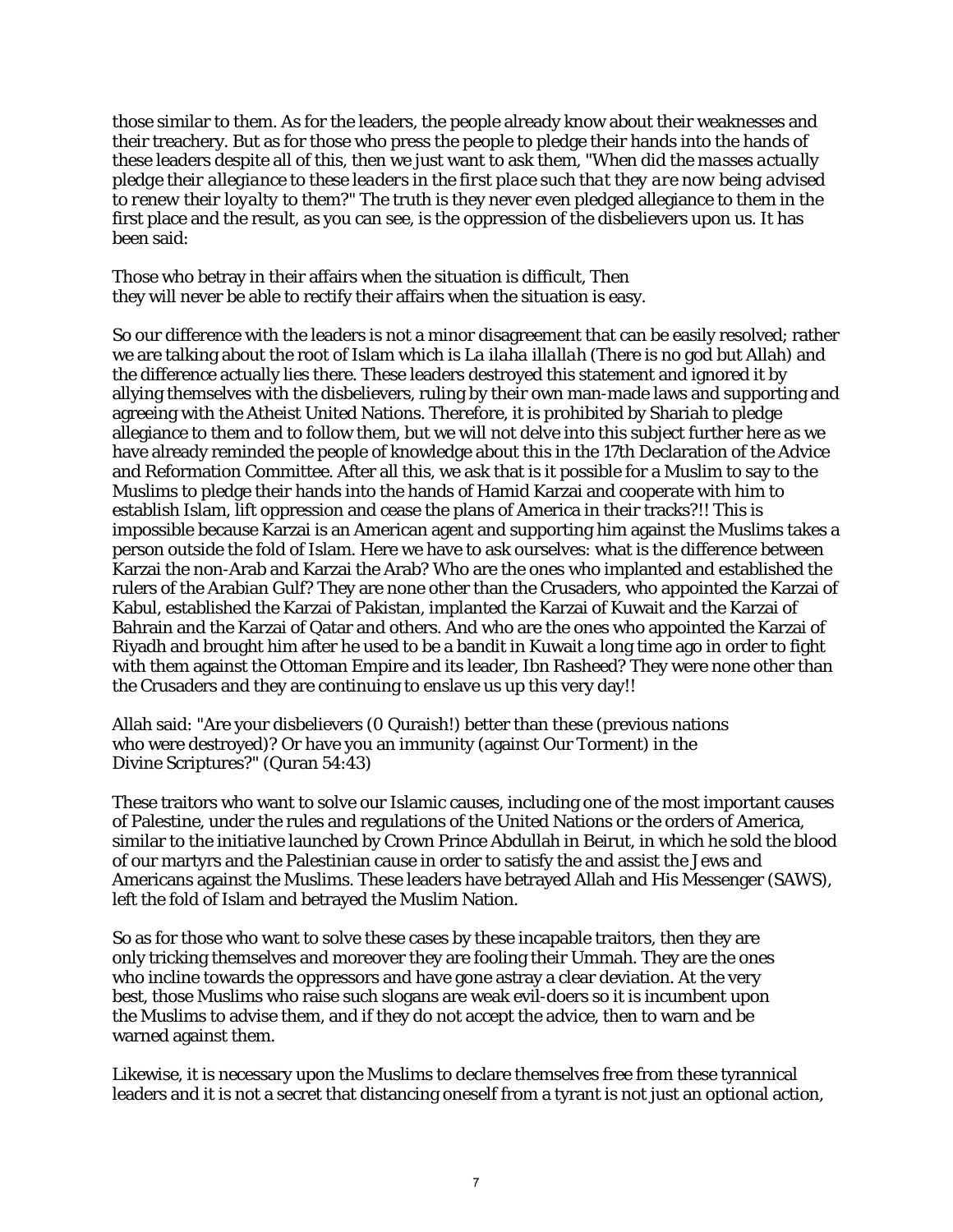but rather it is one of the two pillars of Tawheed, and Iman cannot be established in the absence of either of them. Allah (SWT) said:

"Whoever disbelieves in false deities and believes in Allah, then he has grasped the most trustworthy handhold that will never break. And Allah is All-Hearer, AUKnower." (Quran 2:256)

Regarding the evil government scholars, corrupt ministers, salaried writers and the likes, as it has been said that in every era there will be states with followers, so all these, they are from the followers of the state, who distort the Truth and testify to evil even inside the Sacred House and in the Sacred Months. They implore the people that the treacherous rulers are our righteous guardians and that it is necessary to support them in order to keep our nation intact and firm. These people have deviated from the Path so it is obligatory to shun them and warn against them.

Furthermore, the state emphasizes and displays these scholars on religious television programs where they give fatawa in support of the system and try to show that the system is according to the rulings of Islam, just like the day when the King of the Land of the Two Holy Sanctuaries allowed the Americans to enter this land. He ordered the scholars to give their fatawa, against the Religion, and these scholars played with the minds of the public, and because of the actions of this King, the traitor, the Ummah today is suffering from the problems and the fear as a result of when he opened the Land of the Two Holy Sanctuaries to the disbelieving forces.

Whoever studies the biographies of the true and righteous scholars during difficult times in the past, such as the life of Imam Ahmad bin Hanbal (RA), will find vast differences between the scholars who act and the scholars who compromise; such as the stories that we can find in Siyar A'laam An-Nubalaa' by Imam Adh-Dhahabi.

### *We raise our worldly life by tearing and ripping our religion, Eventually neither our religion will remain nor what we were raising.*

As for the second obstacle, then it is those scholars and propagators who love the Truth and hate Falsehood, but they sit back from Jihad. These scholars saw Falsehood spreading and increasing so they attempted to revive the Truth by enjoining the good and forbidding the evil. As a result, Allah guided multitudes of people on their hands and they have done well, as naturally Falsehood will always feel discomfort in the presence of Truth and its people. Therefore, the oppressors restrained and frightened these scholars and propagators; banned them from delivering sermons and lectures; sacked them from their jobs and then imprisoned some of them if they continued to enjoin the good and forbid evil.

Therefore, all of these measures forced them to deviate except whom Allah had Mercy on. Naturally, this is human nature as a person cannot make the correct decisions under extreme pressure, especially when his security is threatened, just like the Prophet (SAWS) said: *"A judge cannot pass judgment between two people when he is angry."* This refers to when he is angry, so what about when he is frightened? Thus, this state policy of fear and repression on the people has destroyed every aspect of life, including religion. The religion is sincere advice but there is no advice without security. This fear has divided the people into various groups and we will discuss some of them. One group took the side of the leaders and gave their loyalty to the state. Another group thought that they would not be able to continue with their propagation and teaching, and that the future of their learning institutions and organizations, their own selves,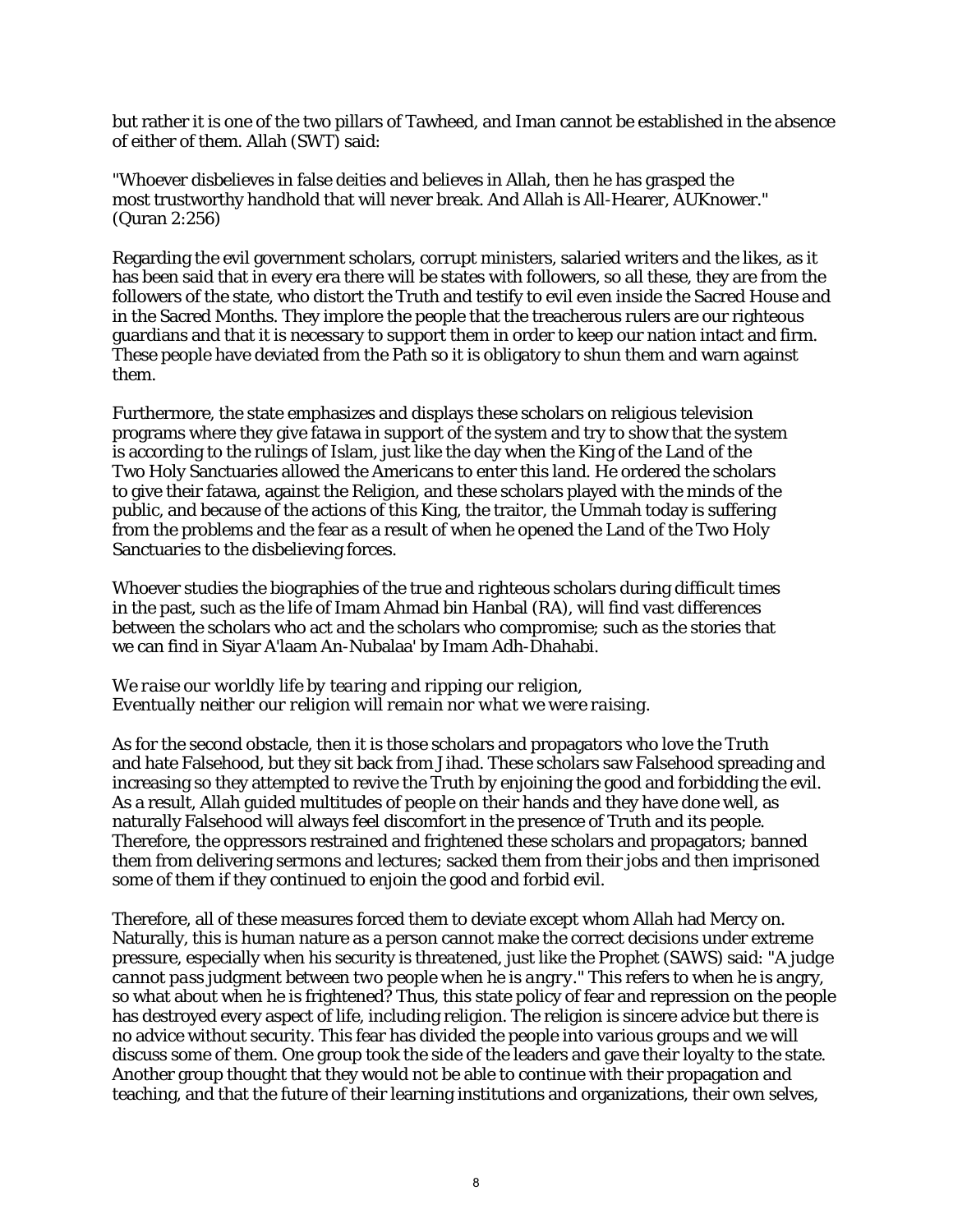homes and families was at stake; if they did not praise the tyrants, so they made an evil and false choice to compromise with the leaders, thus going astray and leading many others astray. As for me third group, Allah protected them from the threats of the treacherous leaders and compromising with them, so they remained steadfast under the banner of enjoining the good and forbidding the evil and they have carried out very thankful efforts in calling to Allah.

However, due to the extreme measures mentioned earlier for which they had not prepared themselves, especially the pains of Hijrah (migration) and Jihad, they suffered. Moreover, there was an excellent opportunity for these twenty years ago but they failed to benefit from it and so it resulted in their lack of ability to make the correct decision under these difficult situations. That is why we are still witnessing some of them, until now, holding back from Jihad and resistance to the enemy. The victory of this religion and its establishment requires many difficulties to be overcome and these characteristics are clear in the Book of Allah and in the Life of His Messenger (SAWS) and his Noble Companions, may Allah be pleased with them. Whoever fails to follow in these footsteps of theirs will not be able to establish the real victory of Islam as this path demands the biting of swords and the carrying of heads in the hands in the Path of Allah. These are the descriptions mentioned by Allah in the Quran:

"0 you who believe! Whoever from among you turns back from his religion, Allah will bring a people whom He will love and they will love Him; humble towards the believers, stern towards the disbelievers, fighting in the Way of Allah, and never afraid of the blame of the blamers. That is the Grace of Allah which He bestows on whom He wills. And Allah is All-Sufficient for His creatures' needs, All-Knower." (Quran 5:54)

And in the incident that took place when the Prophet (SAWS) met Waraqah bin Nawfal, who said to him: *"Woe be to me, would that I be alive when the times comes when your people will turn against and expel you!"* So the Prophet (SAWS) replied to him, *"Will they really turn against and expel me?"* Waraqah replied, *"Yes, as there has never before come a man with the likes of what you have brought, except that he faced hostility. If I live to witness that day, then I will surely stand by you and support you."* 

Therefore, the state of the one who wants to carry the religion with its right, is enmity from the people of Falsehood; and the state of the one who desires to establish the religion is exerting himself to the utmost with his own life and the lives of others, as Waraqah said: *"If I live to witness that day. then I will surely stand by you and support you."* 

Such was the state of the believers on the Day of the historic Pledge of Aqabah: Thus, the victory of the religion cannot occur merely by the giving of lectures without sacrificing our time and our wealth as the commodity of Allah (Paradise) is expensive. When Jihad becomes compulsory, there is a massive difference between sitting and giving lectures, and sacrificing lives and heads for the victory of the religion. That is why Al-Abbas bin Abdul-Muttalib, despite being on the religion of his forefathers, wanted to satisfy himself of the security of his nephew, the Prophet (SAWS) before he migrated to Madinah. He addressed the Ansar saying,

*"I/you realty are a people of strength, power and knowledge of war, you will realize the hostility of the Arabs and that they will shoot at you from a single bow (unite to fight you) if you accept this man into your fold."* 

So I say that these characteristics were necessary for the people of Iman to possess in order to protect the Messenger of Allah (SAWS) and they are necessary today to protect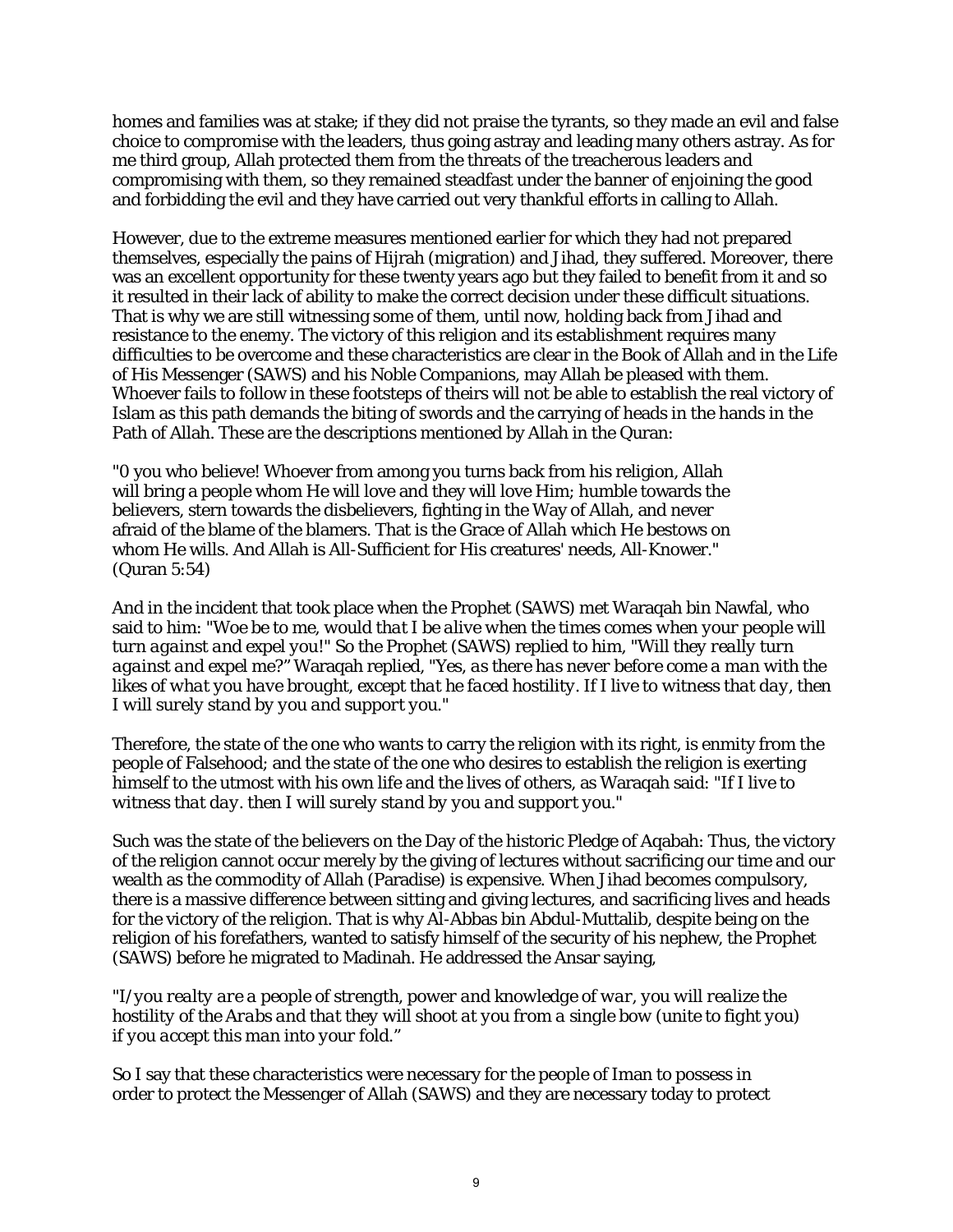the religion of the Messenger of Allah (SAWS).

Anyway, when Al-Abbas finished his address, Al-Baraa bin Maroor said: *"We have understood your words and if there was any doubt in our hearts, by Allah we would have said it, but we have chosen to be loyal and true and to protect the Messenger (SAWS) despite the consequences."* 

So I say that this is the true religion, which can only be established by loyalty and truth despite any consequences that may come from adopting this way. And then when the people of Madinah stood up to pledge their allegiance, As'ad bin Zararah said:

*"Wait, 0 people of Madinah! Before we pledge to him (SAWS) our livers of obedience, we should now that he is the Messenger of Allah (SAWS) and taking him into our fold today will mean incurring on us the enmity of all of the Arabs, the killing of the best of your men and your biting the swords. Therefore, if you are prepared to bear this then take him and your reward will be with Allah, and if you are afraid of not being able to bear this responsibility, then say so and leave him now and that will be more excusable for you before Allah!"* 

Then they all replied in one voice: *"0 As'ad, lower your hand from us for by Allah we will never break this pledge and nor will we forsake it!"* 

This is exactly what the Mujahideen are saying to the scholars and the propagators who love the Truth and do not compromise with Falsehood: You have raised the banner of the religion of Islam and you know that the religion of the Messenger of Allah (SAWS) is true, so your carrying of the religion with its rights means opposition to the governments of the Arabs and the non-Arabs in the entire World; the killing of the best of you and that you will bite the swords. So if you are able to bear that patiently, then protect this banner and your reward will be with Allah. And if you fear even an iota of weakness in yourselves, then leave the banner of defending and fighting and do not come in the way of the youths of the Ummah and Jihad in the Path of Allah, as that will be more excusable for you before Allah.

So what is obligatory upon the Muslims in the face of this new Zionist-Crusader war against the Ummah of Islam?

Allah said: "Then fight (0 Muhammad SAWS) in the Cause of Allah, you are not held responsible except for yourself, and incite the believers (to fight along with you), it may be that Allah will restrain the evil might of the disbelievers. And Allah is Stronger in Might and Stronger in punishing." (Quran 4:84)

The first compulsory obligation after Iman today is defending and fighting against the enemy aggressor. Sheikh-ul-Islam Ibn Taymiyyah (RA) said: *"As for defending against the enemy aggressor who spoils the religion and the worldly affairs, then there is nothing more obligatory after Iman then repelling him and there are no conditions for this ruling."* 

So Jihad today is compulsory on the entire Ummah and she will remain in sin until she produces her sons, her wealth and her power to the extent of being able to wage Jihad and defend against the evil of the disbelievers upon all the Muslims in Palestine and elsewhere. It is obligatory upon the believers to wage Jihad in order to establish the Truth and eradicate Falsehood, to the utmost of their abilities. The Messenger of Allah (SAWS) said in Sahih Muslim: *"So, whoever strives against them with his hand is a believer, and whoever strives against them by his heart*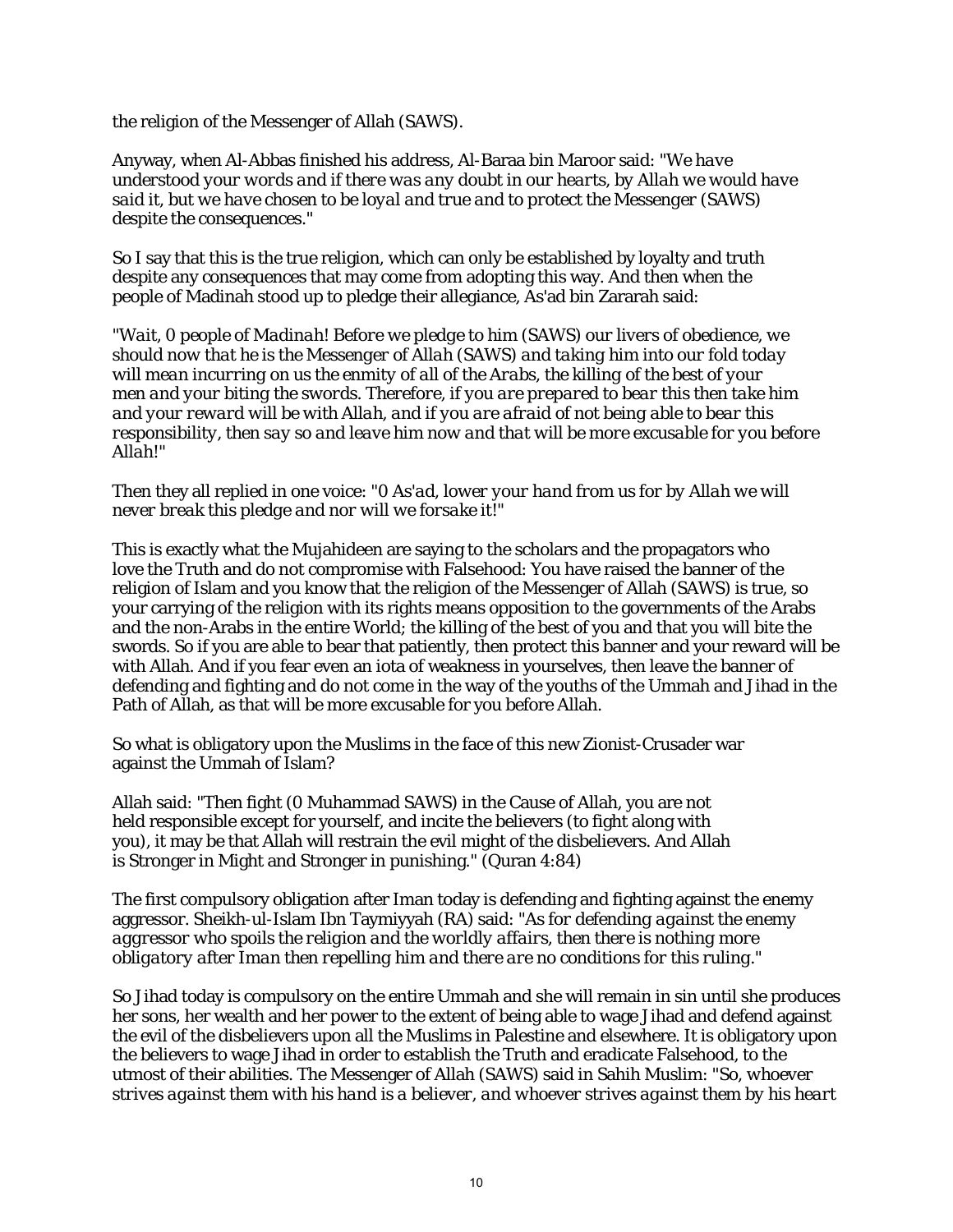## *is a believer, and whoever strives against them by his tongue is a believer, and beyond that there is not a mustard-seed's amount of faith."(Muslim)*

This great hadith categorizes all of the believers and since we are believers, we are Mujahideen in the Way of Allah for the victory of this religion. So as for the believer who stays back from Jihad with his hand and his tongue, then it is obligatory upon him to make Jihad with his heart and this entails hating the enemies of Allah and supplicating against them; supporting the believers and the Mujahideen, supplicating for them and

letting them feel the brotherhood of Iman that connects us Muslims from the East to the West; and wishing sincerely in his heart to wage Jihad in the Path of Allah by his hand and his tongue, but this is the weakest of Iman. It is also necessary for him to boycott the products of America and her allies and he must especially be cautious from assisting Falsehood in any way as supporting the disbelievers against the Muslims, even with a single word, is clear kufr (disbelief) as the scholars have mentioned. He or she must also be careful not to be amongst those about whom Allah said:

"Those who are miserly and enjoin miserliness on other men..." (Quran 4:37) or from amongst those about whom Allah said:

"Allah already knows those among you who keep back (men) from fighting in Allah's Cause, and those who say to their brethren 'Come here towards us,' while they (themselves) come not to the battle except a little." (Quran 33:18)

Therefore, he must not combine the major sin of sitting back from Jihad, with the major sin of betrayal. Although Jihad in person is obligatory upon the entire Ummah, then it is even more obligatory upon the youths in the prime of their lives than upon the old. Likewise, Jihad with wealth is more obligatory today upon the wealthy Muslims than on those who are not as wealthy as them.

Part of Allah's Grace upon the Ummah today is that he has opened many breasts others to Jihad in His Way and the protection of His Religion and His servants, so it is obligatory upon the Ummah to assist them, encourage them and facilitate their affairs to that they can repel from the Ummah any oppression, betrayal or sin. Likewise, it is obligatory upon the Ummah to protect the Jihad that exists today and lend support to it with every means of power that it possesses, as this Jihad is a very valuable asset to us, as is the case in Palestine, Chechnya, Afghanistan, Kashmir, Indonesia, the Philippines and other Muslim lands. Despite the vicious attacks of the enemies, the banner of Jihad in these lands is not continuing to remain aloft except by the Grace of Allah, and the extreme efforts and sacrifices of the Mujahideen with their blood and skulls, we ask Allah to accept them amongst the martyrs.

Furthermore, I convey to you glad tidings that the Jihad in Afghanistan is currently in a very good position and the conditions there are very favorable for the Mujahideen, with the Grace of Allah. We are now in the second year of our fighting against the Americans and until now, America has not been able to fulfill her war objectives. On the contrary, she is now trapped inside the Afghan swamp. As for the victories that America experienced in the first few months of the war, after they captured the cities following the Mujahideen withdrawal from them, then it is no secret to general military experts and those specializing in Afghanistan in particular, that this was a tactical withdrawal in line with the nature of the Taliban Administration and the nature of the Afghans in their long history of guerrilla warfare.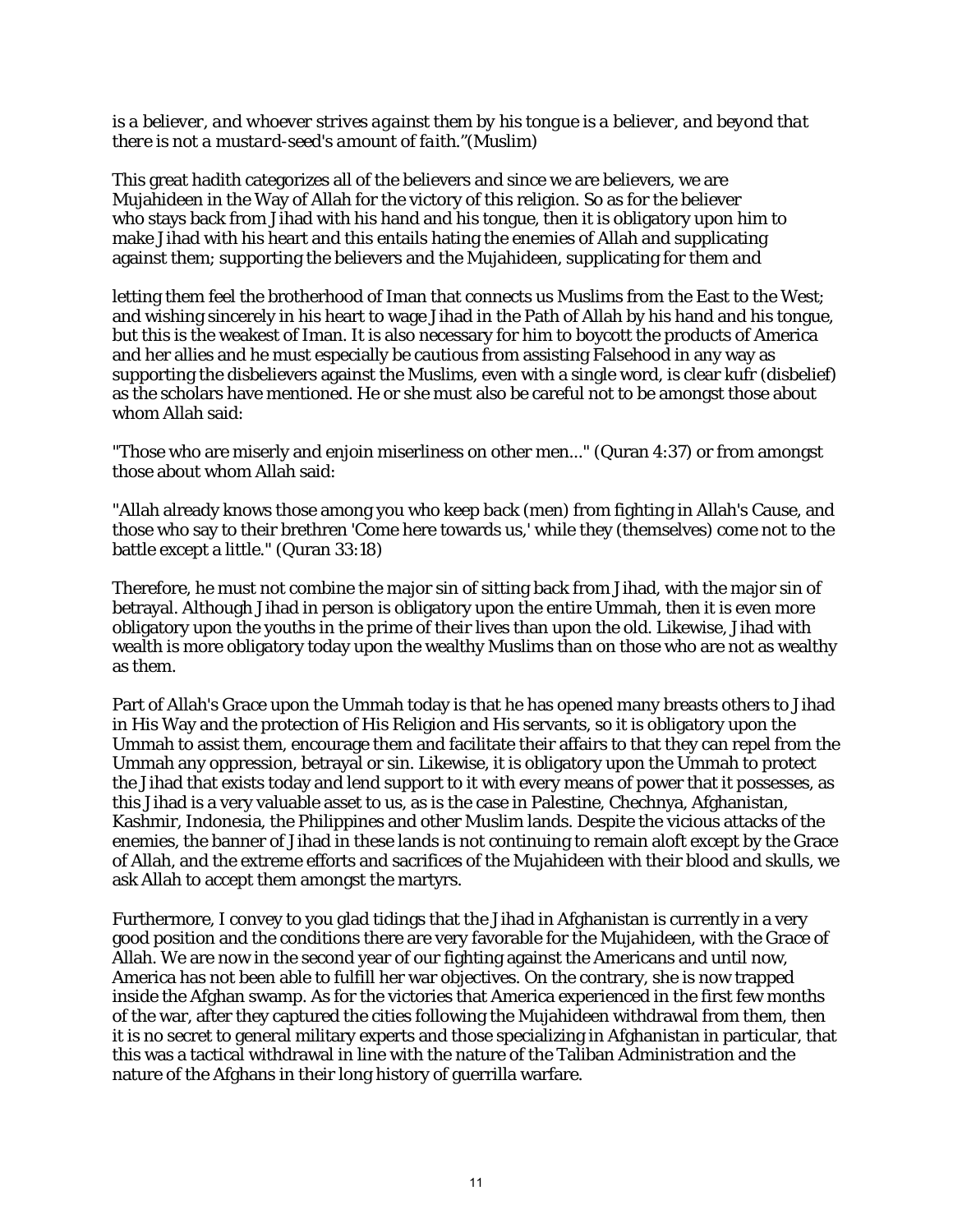At that times, there was no organized army of the Taliban that could have defended the cities, but now, with Allah's Grace, the Afghans have re-organized themselves to the utmost of their ability and they have dug themselves in for a long guerrilla war from the deep, rugged and harsh mountains of Afghanistan, using similar tactics that they employed against the Soviet Union, with Allah's Grace. They are using those same tactics against the Americans and with the rate of operations having reached two every day, the Americans are in real problems now. They are not able to protect their forces and nor are they able to bring stability to the country, let alone protecting the leader and protecting the public. By Allah's Grace, during this last year, all of the Mujahideen have united their forces and all are extremely enthusiastic for Jihad, realizing that Jihad against the Americans is obligatory upon them. If it was not for a lack of resources, then they would have increased their rate of operations to ten every day, just like in the previous Jihad against the Russians, and the Americans would never be able to bear this, but presently it is not possible. Therefore, it is a compulsive obligation upon the Ummah today to lend assistance to the Jihad in Afghanistan because it is one of the most important arenas of Jihad. Furthermore, we must concentrate on removing the Americans from Afghanistan, for defeating them in Afghanistan will be the beginning of the end of America insha-Allah. With the Permission of Allah, you will not be attacked from our direction and the direction of our brothers from the Afghan Mujahideen, so we hope that we are not attacked from your direction.

The Ummah today is in an era from amongst the eras of Allah, in which it must not weaken nor tire nor transgress. Rather, it must unite the ranks of the Muslims against the ranks of the disbelievers and it must seek repentance from its minor and major sins, just as important it is for the Ummah in this difficult time, which is no small matter, to shun a life of play, amusement, extravagance and fun, and prepare itself for the real life of killing, fighting, striking and damaging.

Think about what Sheikfa-ul-Islam (RA) said in a similar type of situation to which we are in now:

*"Know, may Allah reform you, that it has been confirmed from many sources that the Prophet (SAWS) said: "There will never seize to exist a group from my Ummah, fighting for the decree of Allah over-powering their enemy, they will not be harmed by those who oppose them, until the hour approaches them and they are upon it (i.e. fighting for the truth).' (Muslim) So this difficult situation divides the people into three types. The first type is the Victorious Party and they are the Mujahideen against the evil people. The second type is the Opposing Party, who make clear their opposition to Islam. The third type is the Treacherous Party, and they are the ones who sit back from Jihad, even if their Islam is correct. So let every man chose whether he will be with the Victorious Party or the Opposing Party or the Treacherous Party, and there is no fourth type."* 

He continued, saying: *"By Allah, even if the Foremost Vanguard of the Muslims from amongst the Emigrants and the Helpers, like Abu Bakr, Umar, Uthman, Ali and others, were present with us in this time, the best of their actions would be to wage Jihad against this nation of criminals and no-one misses an opportunity like this except that his trade incurs losses, his self is humiliated and he deprives himself of a good portion of both his worldly life and his Hereafter."* 

Therefore, I advise the youths to exercise their minds in the Jihad as they are the first ones upon whom Jihad is obligatory, just like Ash-Shatibi (RA) pointed out. So know that targeting the Americans and the Jews by killing them in any comer of the Earth, is the greatest of obligations and the most excellent of ways to gain nearness to Allah. Furthermore, I advise the youths to use